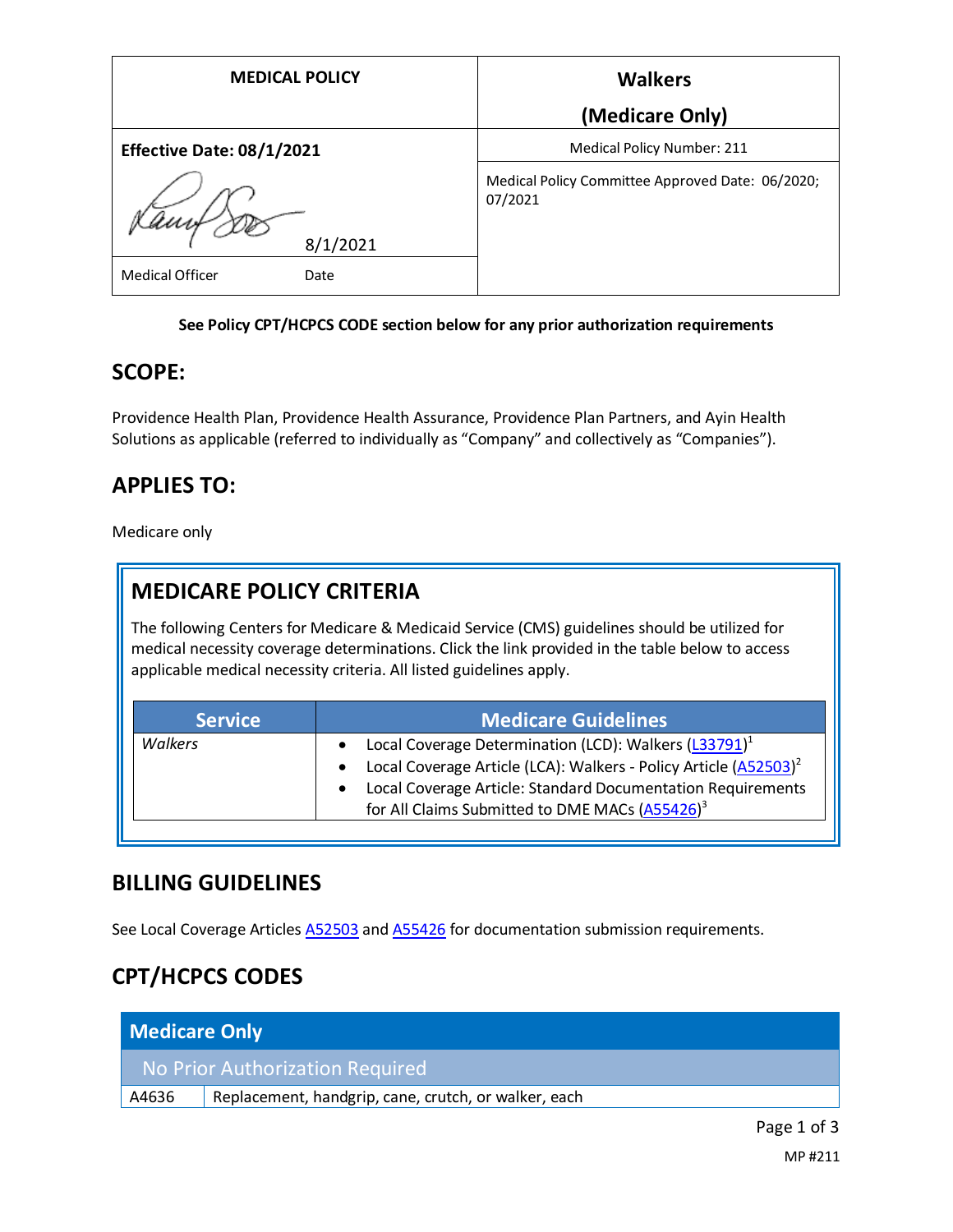**(Medicare Only)**

| A4637                                                                                           | Replacement, tip, cane, crutch, walker, each                                        |
|-------------------------------------------------------------------------------------------------|-------------------------------------------------------------------------------------|
| E0118                                                                                           | Crutch substitute, lower leg platform, with or without wheels, each                 |
| E0130                                                                                           | Walker, rigid (pickup), adjustable or fixed height                                  |
| E0135                                                                                           | Walker, folding (pickup), adjustable or fixed height                                |
| E0140                                                                                           | Walker, with trunk support, adjustable or fixed height, any type                    |
| E0141                                                                                           | Walker, rigid, wheeled, adjustable or fixed height                                  |
| E0143                                                                                           | Walker, folding, wheeled, adjustable or fixed height                                |
| E0147                                                                                           | Walker, heavy duty, multiple braking system, variable wheel resistance              |
| E0148                                                                                           | Walker, heavy duty, without wheels, rigid or folding, any type, each                |
| E0149                                                                                           | Walker, heavy duty, wheeled, rigid or folding, any type                             |
| E0154                                                                                           | Platform attachment, walker, each                                                   |
| E0155                                                                                           | Wheel attachment, rigid pick-up walker, per pair                                    |
| E0156                                                                                           | Seat attachment, walker                                                             |
| E0157                                                                                           | Crutch attachment, walker, each                                                     |
| E0158                                                                                           | Leg extensions for walker, per set of four (4)                                      |
| E0159                                                                                           | Brake attachment for wheeled walker, replacement, each                              |
| <b>Not Covered</b>                                                                              |                                                                                     |
| E0144                                                                                           | Walker, enclosed, four sided framed, rigid or folding, wheeled with posterior seat  |
| <b>Unlisted Codes</b>                                                                           |                                                                                     |
| All unlisted codes will be reviewed for medical necessity, correct coding, and pricing at the   |                                                                                     |
| claim level. If an unlisted code is billed related to services addressed in this policy then it |                                                                                     |
| MAY be denied as Not Covered.                                                                   |                                                                                     |
| A9900                                                                                           | Miscellaneous DME supply, accessory, and/or service component of another hcpcs code |
| E1399                                                                                           | Durable medical equipment, miscellaneous                                            |

### **INSTRUCTIONS FOR USE**

Company Medical Policies serve as guidance for the administration of plan benefits. Medical policies do not constitute medical advice nor a guarantee of coverage. Company Medical Policies are reviewed annually and are based upon published, peer-reviewed scientific evidence and evidence-based clinical practice guidelines that are available as of the last policy update. The Companies reserve the right to determine the application of Medical Policies and make revisions to Medical Policies at any time. Providers will be given at least 60-days notice of policy changes that are restrictive in nature.

The scope and availability of all plan benefits are determined in accordance with the applicable coverage agreement. Any conflict or variance between the terms of the coverage agreement and Company Medical Policy will be resolved in favor of the coverage agreement.

#### **REGULATORY STATUS**

Mental Health Parity Statement